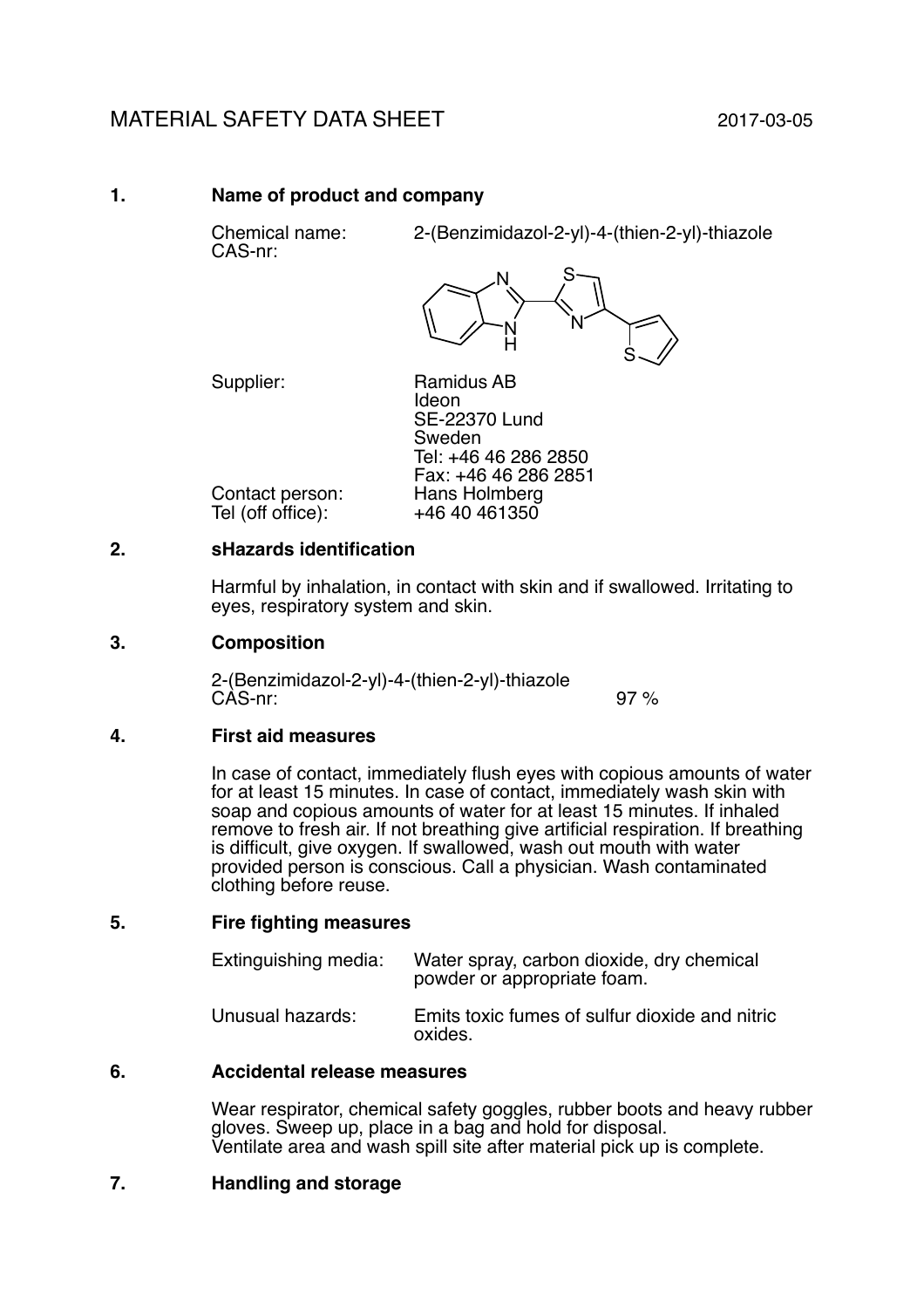All handling of dangerous chemicals should be performed in a hood or well ventilated area.

Store in a tightly closed container in a dry, dark place.

#### **8. Exposure control / personal protection**

Work in a well ventilated areas. Use chemical safety goggles and compatible chemical resistant gloves. Use suitable respirator. Avoid contact with eyes, skin and clothing. Avoid prolonged and repeated exposure. Wash thouroughly after handling.

#### **9. Physical and chemical properties**

White solid.

#### **10. Stability and reactivity**

Incompatible with acids or bases. Incompatible with strong oxidizing or reducing agents.

#### **11. Toxicological information**

Harmful by inhalation, in contact with skin and if swallowed. Irritating to eyes, respiratory system and skin.

#### **12. Ecotoxicological effects.**

Not known.

#### **13. Disposal considerations**

Dissolve or mix the material with a combustible solvent and burn in a chemical incinerator equipped with an afterburner and a scrubber. Observe all federal, state and local environmental regulations.

#### **14. Transport information**

IATA: UN nr: 2811, Toxic solid, organic, n.o.s. Packing group: III.

IMDG: UN nr: 2811, Toxic solid, organic, n.o.s. Packing group: III.

ADR/RID: Hazard class: 6.1.25c

## **15. Regulatory information**

| R 20/21/22 | Harmful by inhalation, in contact with skin and if<br>swallowed. |  |
|------------|------------------------------------------------------------------|--|
|            |                                                                  |  |

R 36/37/38 Irritating to eyes, respiratory system and skin.